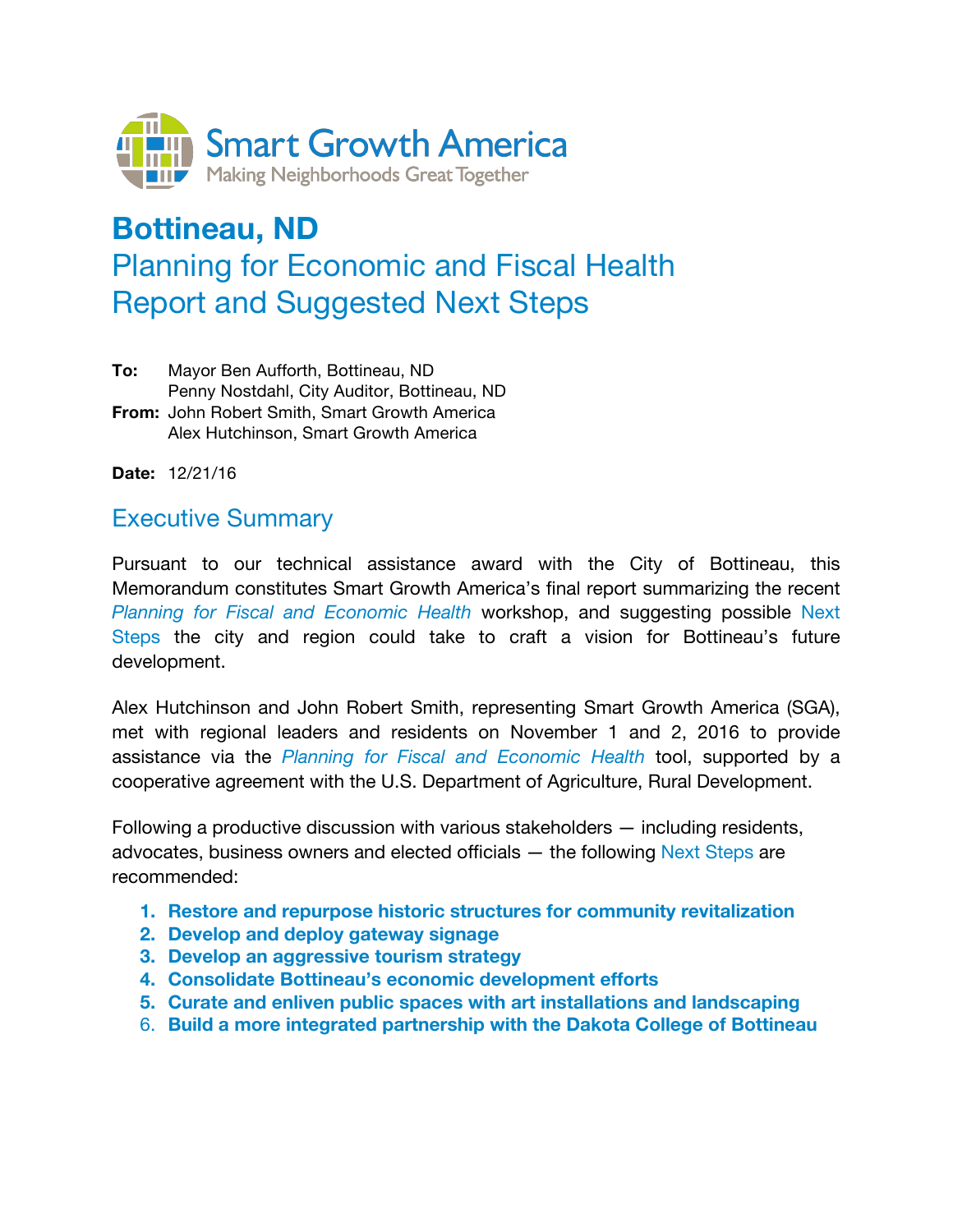## Need for assistance

Traditionally, Bottineau's economy has been oriented around agriculture — grain farms and forestry in particular. A quick sight of the town's grain silo skyline is a testament to that legacy. In recent decades, small or family-owned farms in the region have been bought up by major agribusiness conglomerates, streamlining farming operations and area farm jobs.

In recent years, the dip in oil prices stunted the area's booming energy sector tied to the Bakkan Shale Formation, and the recent closing of a manufacturing plant in nearby Dunn County cut some 200 jobs, a setback for a town of just more than 2,200 people.

Bottineau's population loss has mirrored those economic difficulties. In every census since 1990, Bottineau has posted declines above 5 percent. Commercial and residential vacancy is up, and the city has struggled to court new business and employers.

A planned real estate development called Stone Bank recently halted construction due to a lack of funds, according to economic development officials. The city is discussing construction of a new community center that would house several public services, but has not been able to fund the project.

While the City does have land use plans for how and where to site new businesses, Bottineau has primarily looked into courting industrial business outside its footprint in an industrial park or strip development setting. City officials have expressed interest in attracting new business sectors beyond what is already present in the market. However, there is some concern that the city simply does not have a large enough labor pool to attract new business.

Recently officials looked into planning and building a industrial park somewhere outside of the city's current footprint. However, no economic development officer is currently employed — the previous lead at Bottineau's Economic Development Authority resigned 10 days before our workshop.

Among Bottineau's strongest assets is Dakota College at Bottineau, a two-year associates and technical college that attracts some out-of-state students. Dakota College has a successful aquaponics program, in part funded by USDA, that has some promise as a regional leader in the field. No housing or entertainment is readily available for out of town students, however. When the college closes in between semesters, many of these students leave, as the dorms close and housing options are limited, draining Bottineau of a valuable employment and demand resource. There is also little physical or community connection between the college and Bottineau.

Bottineau does have an opportunity to leverage its natural resources and regional beauty to success as a gateway community, particularly considering its close proximity (around 10 miles) to Canada. Many Canadians travel to Bottineau or the greater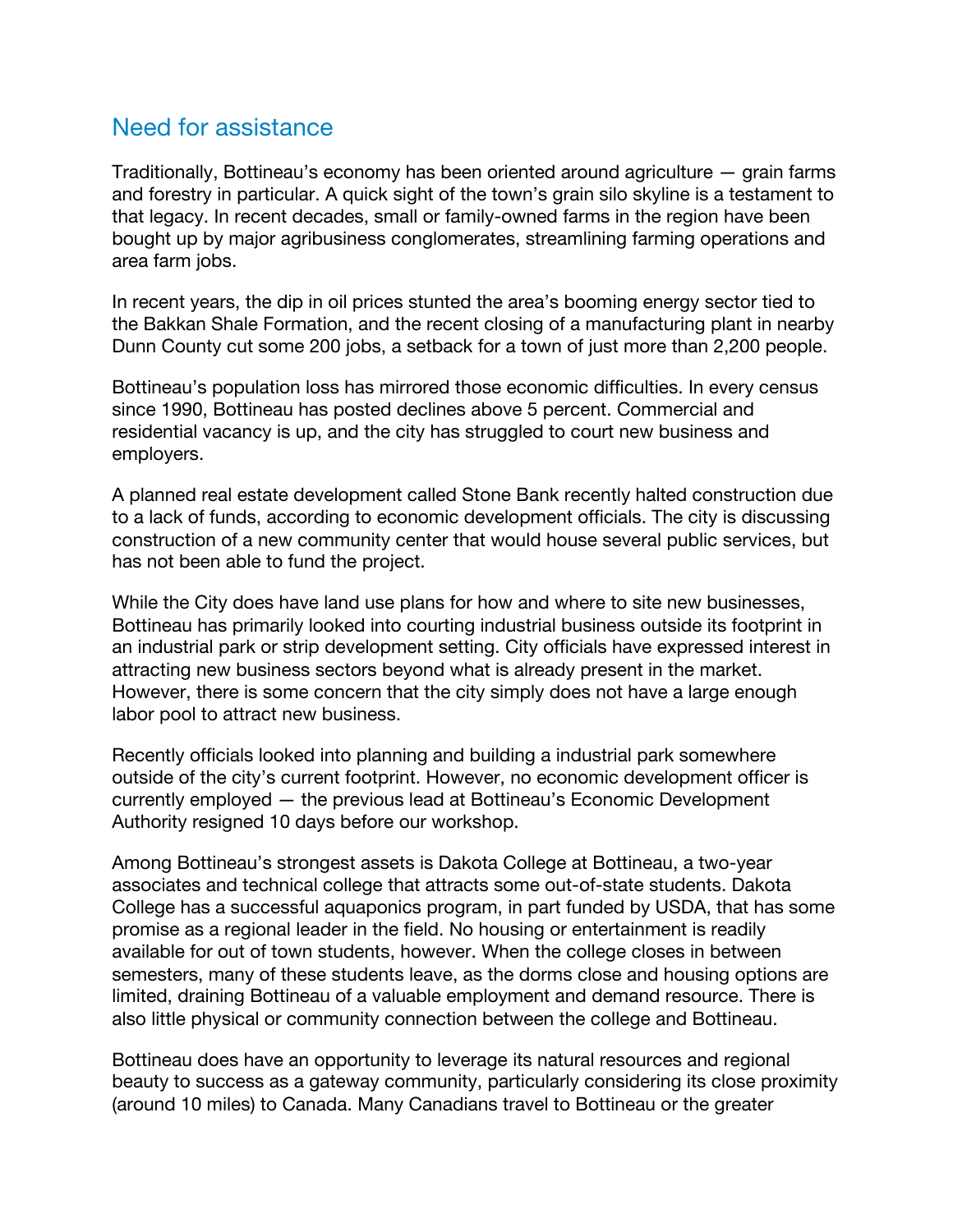Bottineau County area to buy goods depending on the currency exchange between U.S. and Canadian dollars.

Taking advantage of that transient commercial activity, and/or serving as an outpost community for Americans travelling to Canada could be of great benefit to the city's economic development. The International Peace Garden, which straddles the U.S. and Canadian border, is a nearby tourist attraction.

There is an opportunity to develop craft foods programming as a means of cultural promotion thanks to the area's agricultural heritage. Pride Dairy, a regionally operated dairy and creamery, exports ice creams made with regional produce like chokecherries and juneberries. The company has statewide and even national notoriety due to their production of an award winning ice cream recipe, which was featured at Mount Rushmore.

The city has not developed a strong and directed marketing campaign to take full advantage of potential tourism dollars passing through local attractions. Lake Metigoshe and the Turtle Mountains, are nearby attractions and feature snow-mobile trails and ski lodges. The City has looked into expanding and repairing some area walking paths in the future as well.

Beyond its need for general economic consultation, Bottineau sought input on how to best utilize several public facilities. The city has several historic structures — as well as opportunities for infill development — that have development and reuse potential, either as civic or commercial spaces. Of particular note are Main Street's historic bank building, and a Masonic Temple.

# Workshop Review

We began our visit with a tour of Bottineau and its natural surrounds. As noted, Bottineau serves a gateway to the Turtle Mountains, the nearby Lake Metigoshe State Park, and the Canadian border. Lake Metigoshe has the largest preserved acreage of unspoiled and undeveloped land in the state.

Aside from the distant vistas of the Turtle Mountains, Bottineau's immediate environs are completely flat. Visitors approaching the city by highway would likely, at a distance, confuse the constellation of grain elevators as a skyline, of which there are roughly a dozen. Naturally, the grain elevators harken to the city's past and present stature as an agricultural hub.

Bottineau is home to the Pride Dairy, which bills itself as the "Last Small Town Creamery in North Dakota." We toured the facility and sampled some of its line of Dakota-inspired ice cream flavors, distributed throughout the state and beyond, including juneberry and chokecherry flavors.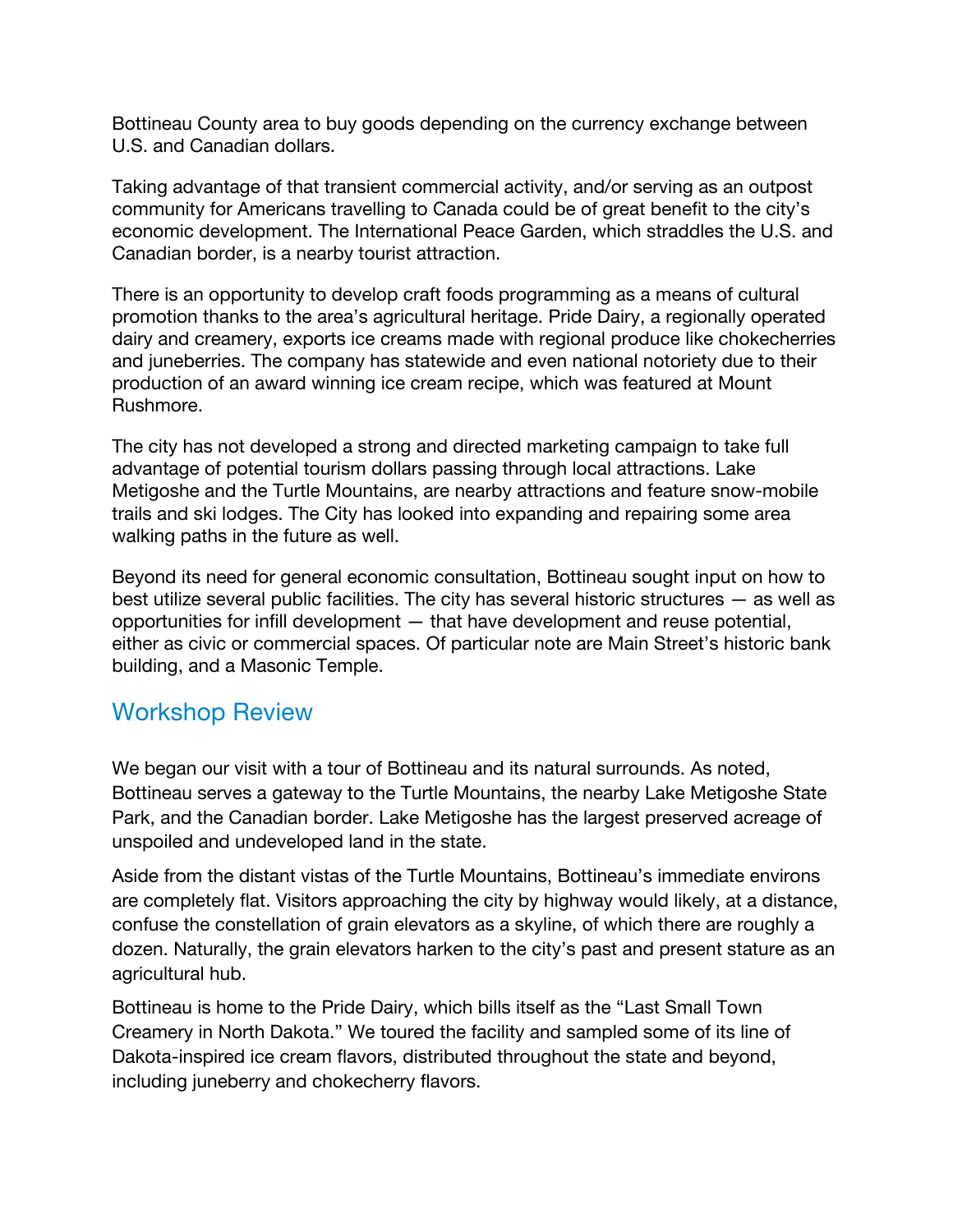The city's proximity to Canada defines much of its touristic character. Within the last few years, the city's rail connection was purchased by a Canadian corporation looking to maintain the line as a commercial corridor to convey the region's bounty of flax seeds, sunflowers and other grain crops.

At Dakota College of Bottineau, we toured a USDA-funded aquaponics program and facility, one of the more successful programs at the school. It's clear that the college serves as a key driver of the city's vitality, but feels geographically distinct from the community at large, despite being downtown-adjacent.

Our driving tour took us by some of Bottineau's historic properties, including the local Masonic Temple, an old department store recently purchased, the unused armory and a historic bank buildings — currently contemplated as landing spots for city offices and some of Bottineau's local shops. There already exists an impressive degree of cooperation among the town's "mom and pop" operations through the city's retail association, particularly among the shops on Highway 5.

We began our workshop that evening with a brief overview of Smart Growth principles, highlighting the ways in which demographic and economic changes at the national level apply to small towns like Bottineau. We covered the history of American development patterns using some of Bottineau's own historic maps to draw a picture of how the town's history fits into that narrative.

Building on that overview, we spent our second day in breakout sessions discussing some of the on-the-ground issues currently facing Bottineau. A delegation of students from Dakota College's aquaponics program engaged the workshop in a spirited discussion about the perceived disconnects between the college and the city. Participants reported that more should be done to build a mutually beneficial partnership between the college and the city. The college provides an obvious conduit to new residents and commerce via students and collegiate business programming, but the city's residential and hospitality infrastructure do little to reciprocate.

According to the student group there is simply nothing for students to do outside of their campus studies. There is no student housing available in town, and in between semesters students commonly return home, taking with them a lost opportunity for more commerce and activity. Many of the school's athletes leave when their sports are not in season. On the whole, the student delegation professed a sense that little has been done to attract and retain the student population.

Working with the college delegation, it's clear that more can be done with the city's existing resources to build upon what is arguably an untapped resource — the Dakota College students. Given that most communities are working to even attract younger residents and workers, having a steady supply of newcomers by way of the college is a massive advantage for Bottineau. Not surprisingly, our workshop's group discussion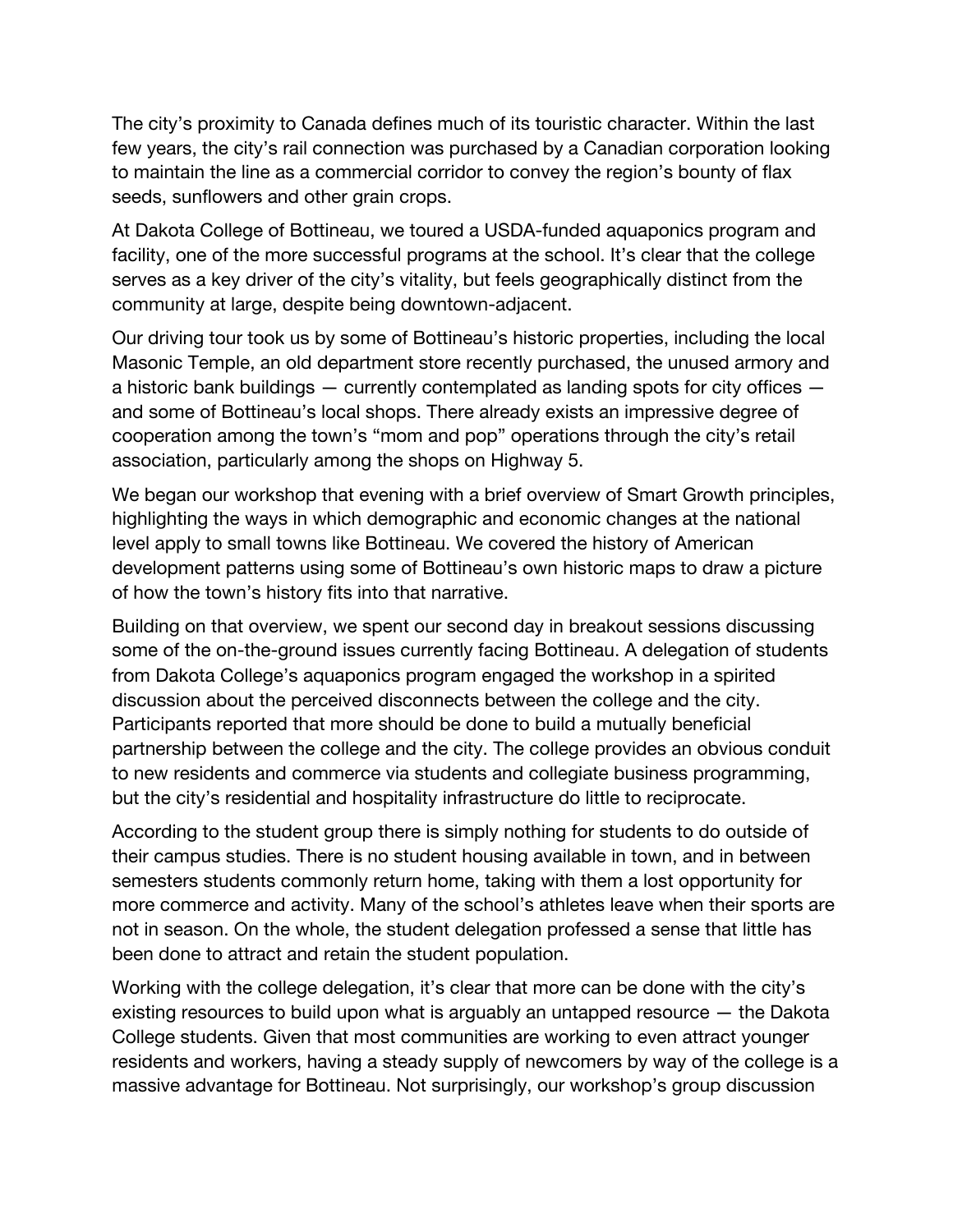reflected that outlook.

Ultimately, the working groups identified these basic challenges/issues for discussion and problem solving: Development Around Historic Structures; Strengthening Community Connection with Dakota College; and Marketing Bottineau's Brand as an Outdoor Gateway.

#### **Representatives from the USDA included:**

- William C Davis
- Melanie Bauer-Dukart
- Jill Haakenson
- Megan McConville

### **Attending leaders from regional agencies included:**

- Penny Nostdahl City Auditor, City of Bottineau
- Diane Lorenz City Council
- Greg Stewart City Council
- Jerry Mortensen City Council
- Harley Getzlaff City Council

*The intent of these workshops is neither for Smart Growth America to create a plan nor bind the communities to any particular course of action, but to assist ongoing regional efforts to create a more vibrant, successful region, consistent with the goals of their envisioned plans.* 

# The built environment and fiscal and economic health

Communities around the nation are always concerned about their fiscal and economic health. This is especially true of small towns and rural regions.

By *fiscal* health, we mean a local government's bottom line: Does the life cycle cost of a project's investment—upfront infrastructure, ongoing service provision and eventual repair and maintenance—cost more than what it produces in tax revenue?

By *economic* health, we mean the general economic well-being of the community and its region: How does new investment and development add to or detract from the creation of economic competitiveness, fiscal efficiency and sustainability, jobs, jobs access, retention of local youth, cultural identity and wealth?

In approaching these questions for Bottineau, as in any part of the country today, it is important to bear three trends in mind: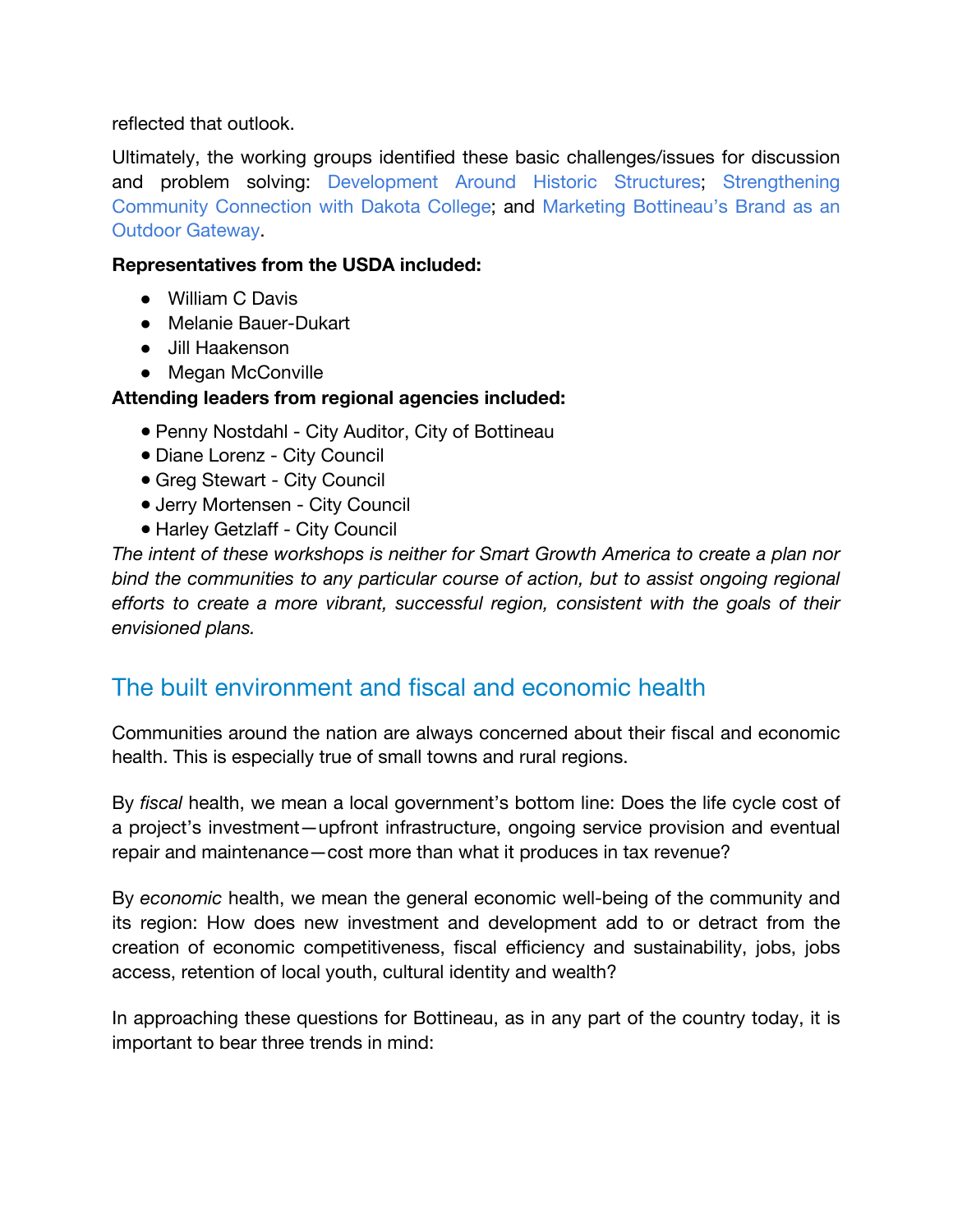### **Our nation's demographics are changing in a way that profoundly affects the housing market in large cities and rural areas alike.**

Demographic trends are moving the housing market strongly away from conventional suburban housing. That presents a significant opportunity for rural communities to compete for new growth. The two biggest demographic groups in the nation—retiring baby boomers and millennials (18-39 year-olds) — both express strong preferences for a more walkable, urban/village lifestyle.

Data tells us that ten percent of all city-dwelling Americans would prefer to live in rural locales if those places are walkable, connected to the larger region and possess a strong sense of character and place. That represents a pool of 26 million potential transplants that Bottineau could compete to attract. Indeed, forty percent of millennials prefer to live in rural places, provided those places have a vibrant rural fabric. The vast majority of net new households formed have no children at home, and most of them are one- and two-person households, which are much more likely to prefer a walking lifestyle.<sup>2</sup> These trends depart from those experienced in the latter half of the  $20<sup>th</sup>$ century.

#### **The formula for economic growth is changing.**

Business growth used to be driven by large corporations that operated in a fashion that was both private in ownership structure and linear in manufacturing and production. In the past, new research breakthroughs occurred in sealed research laboratories

<sup>&</sup>lt;sup>1</sup> See; "The Changing Shape of American Cities," Luke J. Juday, Weldon Cooper Center for Public Service, University of Virginia, March 2015.

<sup>&</sup>quot;Demographic Reversal: Cities Thrive, Suburbs Sputter," William H. Frey, Brookings Institution, State of Metropolitan America Series, June 29, 2012.

<sup>&</sup>lt;sup>2ii</sup> "Suburbs Try to Prevent an Exodus as Young Adults Move to Cities and Stay," Joseph Berger, New York Times, April 16, 2014 (on-line at, http://www.nytimes.com/2014/04/17/nyregion/suburbs-try-tohold-onto-young-adults-as-exodus-to-cities-appears-to-grow.html? r=0.)

<sup>&</sup>quot;See ya, suburbs: More want to live in the big city," Greg Toppo and Paul Overberg, USA TODAY, March 27, 2014.

<sup>&</sup>quot;Why urban demographers are right about the trend toward downtowns and walkable suburbs," Kaid Benfield, bettercities.net, February 28, 2014.

<sup>&</sup>quot;NAR 2013 Community Preference Survey: Americans Prefer to Live in Mixed-Use, Walkable Communities," National Association of Realtors, November 1, 2013.

iii For more information, see: http://www.smartgrowthamerica.org/research/the-fiscal-implications-ofdevelopment-patterns/

<sup>&</sup>lt;sup>iv</sup> A description of the methodology and summary of the results of each case studied can be found in Government Finance Review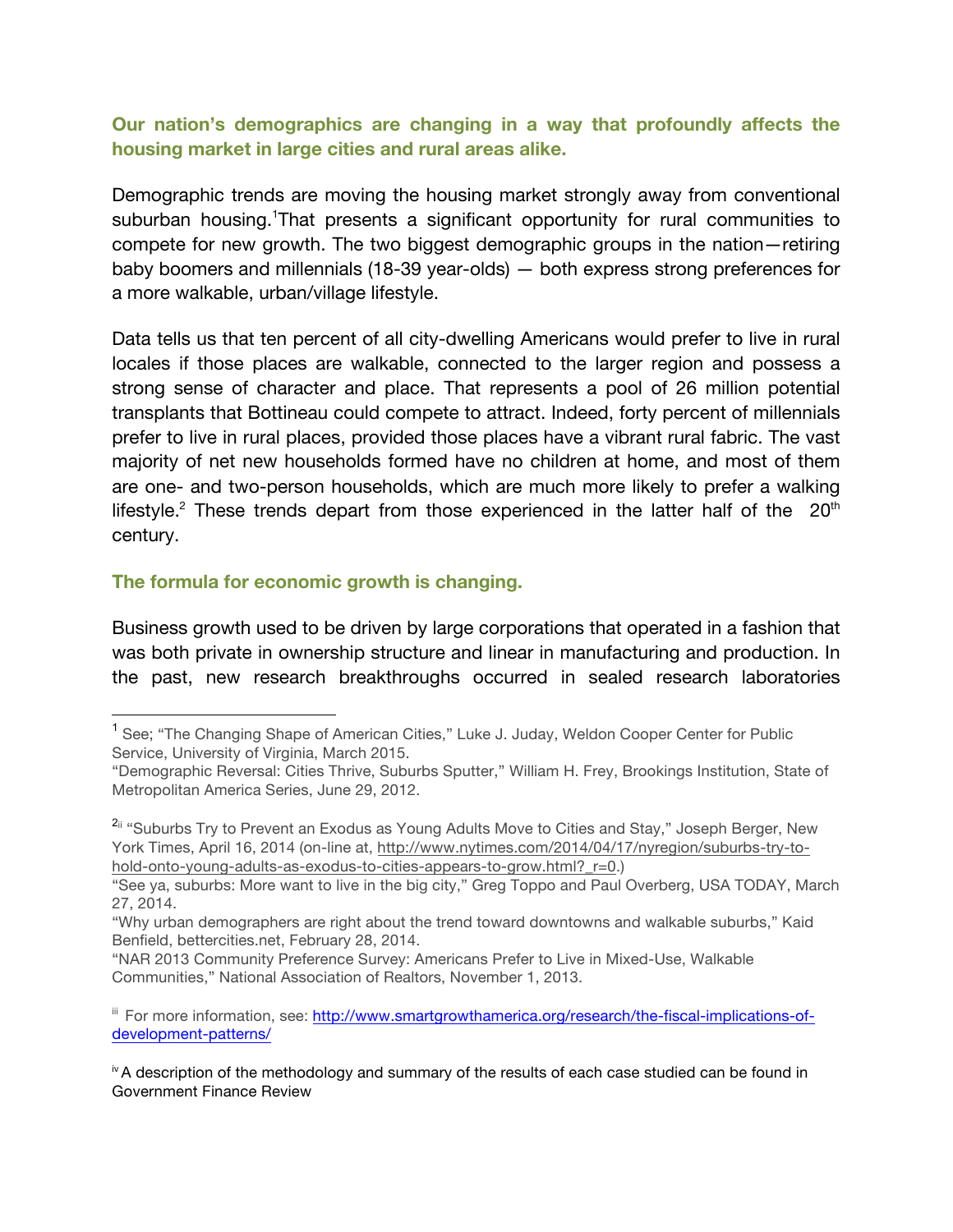controlled by the companies that owned them. Manufacturing and other business processes occurred in assembly-line situations, with little interaction across or inside industries. These conditions led to communities that featured large, sealed-off campuses and tended to be linear in their arrangements.

Today, business growth is driven by collaboration among many types of entities private companies, research institutions, universities, and others — that must interact frequently and work together creatively. This trend requires cities and communities that encourage interaction and collaboration — the opposite of the older model described above. How communities are designed directly impacts their ability to create interactive and collaborative environments.

Most significantly, the innovation economy, as it is sometimes called, depends heavily on skilled workers. The companies that are driving innovation are pursuing highly educated talent, especially among millennials. Increasingly, companies find it necessary to locate in places that their target workforce wants to live in. Increasingly, that means walkable communities. **People on the move are looking to relocate to places with a high quality of life. In fact, they are willing to sacrifice salary for location. High quality of life is defined more and more by the character of the town center than by the size of a front yard or square footage of a home.** 

Similarly, the market for retail is changing. Suburban shopping malls and retail centers that thrived for decades are struggling as a result of oversupply and a shift in shopping preferences. With online buying playing a bigger role for consumers (especially for bargain hunters), many are looking for a more authentic experience when they shop in person. Consumers are demonstrating strong preferences for shopping locally at unique establishments that offer handcrafted, regional products. They prefer this experience to be a short distance from their homes and offices and within a comfortably walkable town center. This is bringing new value to traditional walkable main streets. Bottineau and its neighboring communities, oriented with traditional main street districts, are well-suited to taking advantage of this shift in consumer choice.

### **Sprawling development patterns are making it more difficult for local governments to balance their budgets.**

Development patterns that sprawl outward from town center require extensive investments in capital infrastructure and ongoing service delivery. Sprawling development requires more infrastructure to serve relatively few people and requires service providers such as firefighters and school buses to travel farther. More compact development patterns reduce both life-cycle infrastructure costs and operating costs.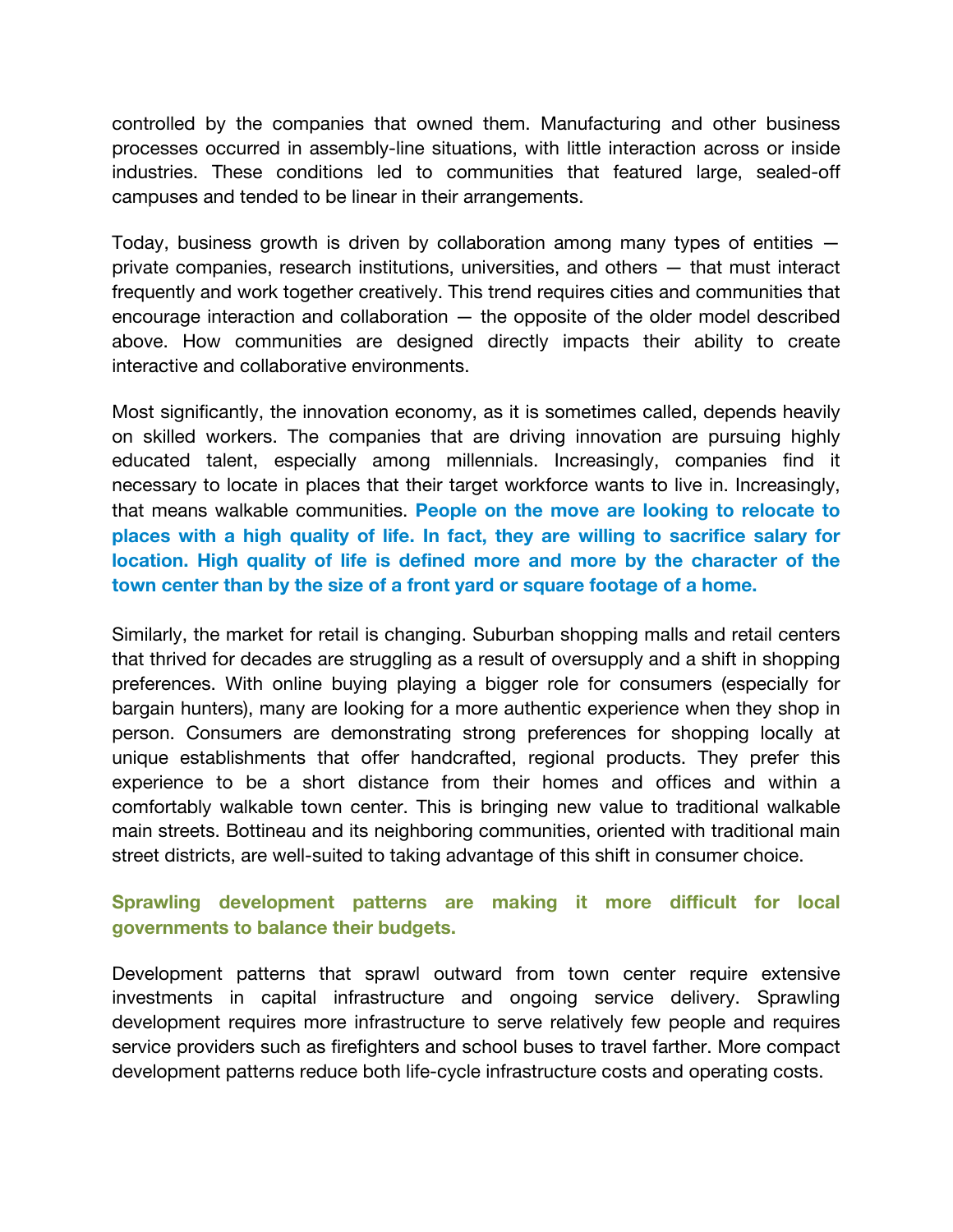A 2013 study by Smart Growth America, *Building Better Budgets: A National*  Examination of the Fiscal Benefits of Smart Growth Development<sup>3</sup>, concluded that, compared to conventional suburban development, smart growth patterns can achieve savings of one-third or more in upfront infrastructure cost, and 10% annually in ongoing operating expenses. Smart growth development patterns can generate up to ten times more revenue on a per-acre basis.

More recently, SGA's *Core Values: Why American Companies are Moving Downtown* examines the characteristics, motives, and preferences of companies that have either relocated, opened new offices, or expanded into walkable downtowns between 2010 and 2015. Smart Growth America partnered with global real estate advisors Cushman & Wakefield to identify nearly 500 companies that have made such a move in the past five years. Of those, we interviewed representatives from more than 40 companies to gain a better understanding of this emerging trend. These companies' new locations are in areas that are dramatically more walkable than previous sites. The average Walk Score of companies' previous locations was 52; the average Walk Score of the new locations is 88. Similarly, Transit Scores grew from an average of 52 to 79 and Bike Scores bumped from an average of 66 to 78.

This trend is visible across the country, in big cities and small ones alike and should be a factor in the economic development strategy of all communities, including Bottineau.

*Note: Not all of these trends will be completely relevant in every situation. Rural communities are more reliant on private automobile ownership, and transit is often less feasible in these situations. But it is important to bear all three in mind in considering the fiscal and economic health of any community.*

# Participant viewpoints

### **Actions for Success**

- Connecting students with local business for seasonal jobs
- Establishing a street festival timed with the DCB school year
- Recruiting a cafe or any hospitality businesses that cater to student needs
- Developing off-campus housing
- Promoting Bottineau's trails and natural resources for outdoor tourism
- Marketing Bottineau's existing craft foods culture
- More collaboration among Economic Development office, small businesses, and DC<sub>B</sub>

<sup>3</sup>vi The full report can be downloaded at, http://www.smartgrowthamerica.org/building-better-budgets.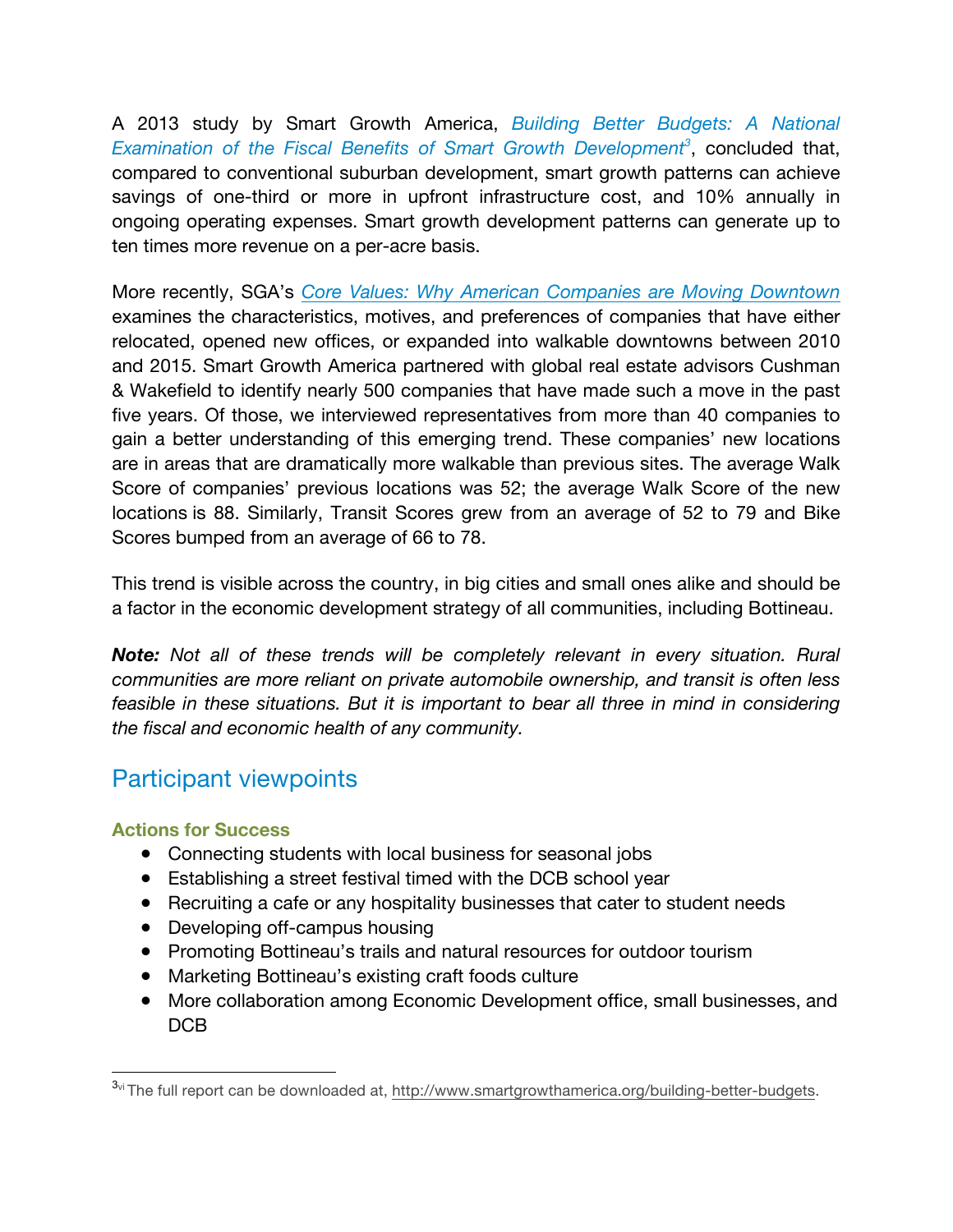#### **Obstacles/Disconnects**

- Disconnection among local population and student population
- DCB is a two year school, student retention is low
- No off campus housing, students must be 21 or older to live off campus
- Local farming industry is consolidating with major agribusiness
- Lack of diversity in the student population
- Little to attract younger generation to town, outside of DCB

#### **Opportunities/Assets**

- Successful aquaponics program
- DCB horticulture program
- Established collaboration among small businesses in the Retail Association
- A stock of historic structures that can be easily repurposed
- Eligible for most USDA RD grant funding
- Existing tourism attractions (Turtle Mountains, Lake Metigoshe, Peace Garden)
- A student body eager to live, work and play in Bottineau

### Recommendations

#### **1. Restore and repurpose historic structures for community revitalization**

Bottineau's historic and iconic structures — particularly the Masonic Temple, the Armory, and historic Bank — present substantial opportunities to anchor revitalization efforts. Of these, the Masonic Temple should take priority.

The Temple's third floor would serve as an excellent space for community gathering and events. Restoration funding for that floor could come from USDA grants, provided a non-profit owned and managed the floor as a public facility. With public utility established, USDA funds could then be used to add hospitality features like a warming kitchen for catering and the ADA compliant features required of public facilities. For the first and second floor, the current owner could twin historic tax credits and new market tax credits to fund restoration efforts.

In general, the city should develop a concerted preservation strategy to ensure these structures remain useable and attractive. Even if city government ultimately moves its operation out of the Armory, the space should be considered for future restoration and be redeployed into use. The historic bank building could serve a variety of uses. Whatever the specific uses these buildings serve, such historic and iconic structures should be used as cornerstone pieces in Bottineau's efforts to discover and develop an attractive sense of place.

#### **2. Develop and deploy gateway signage**

Bottineau boasts connectivity to stunning natural resources, and should leverage the attractions to coax tourists to city's shops and restaurants. The city should create a signature entrance that directs attention to the nearby state park and outdoor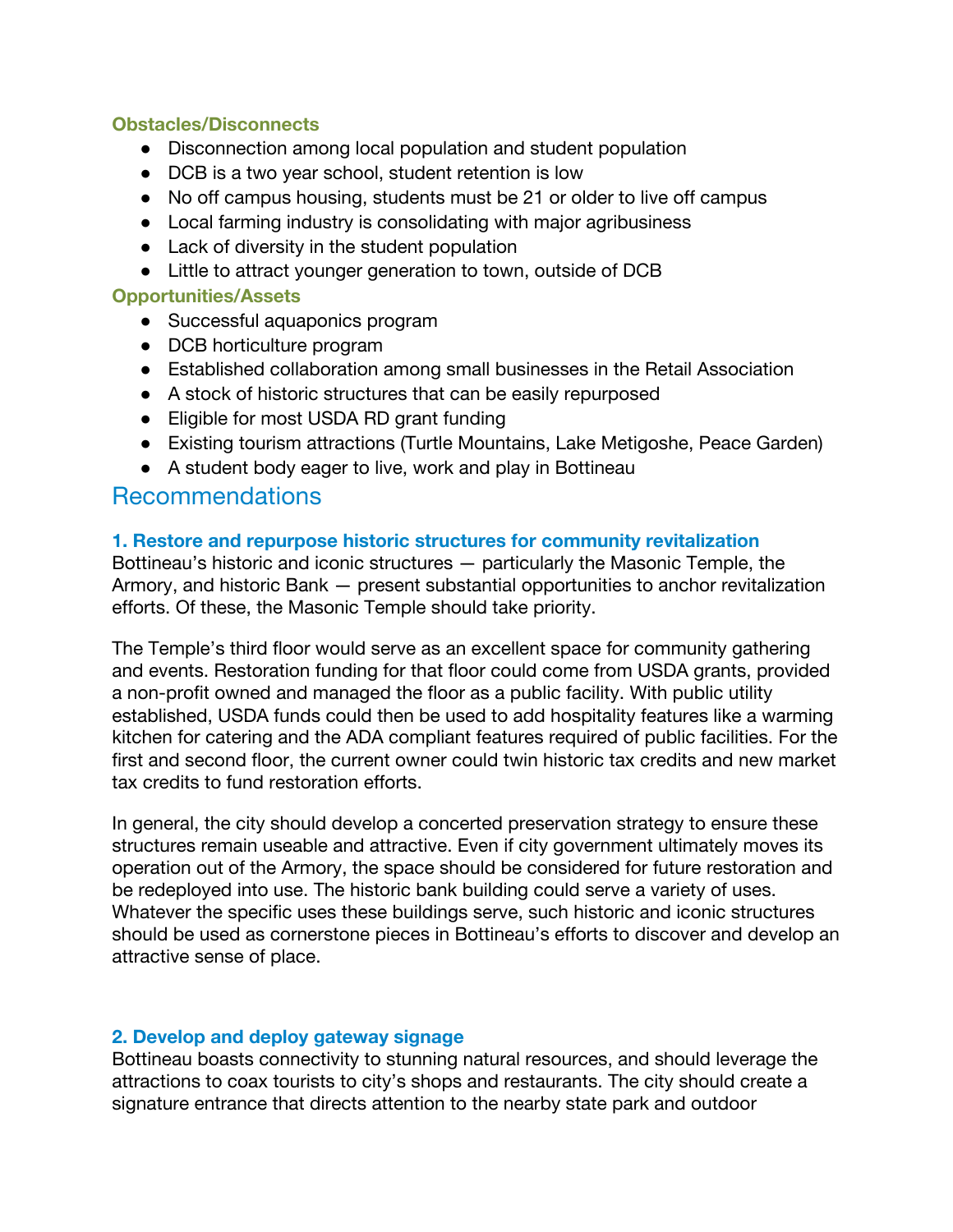attractions, the town's historic main street district, local restaurants, and DCB, for both travelers on nearby interstates and highways, and to tourists visiting Lake Metigoshe. That's a two way street — advertising Bottineau's assets to existing outdoorsing tourists and billing Bottineau as a gateway to these wonders. The city should work with the retail association to promote local shops and attractions, and leverage existing local food producers like the Bottineau dairy co-op and emerging companies like the honey producers for added local interest.

#### **3. Develop an aggressive tourism strategy**

Again, Bottineau is surrounded by enviable natural resources. Where signage would boast of those assets to visitors, a concerted marketing campaign would send that message to a wider, even national audience. The city should develop a marketing campaign to promote its discrete tourism assets like the Peace Garden, Bottineau Winter Park and Lake Metigoshe State Park, and aggressively advertise the outdoor adventure opportunities available in the area: hunting, fishing, winter sports, and skiing.

Beyond marketing, Bottineau could work to recruit and site hospitality features that accommodate outdoor travelers.

#### **4. Consolidate Bottineau's economic development efforts**

Considering Bottineau's size and personnel resources, the city should consider consolidating its economic development efforts — business recruitment, tourism, revitalization — under one roof. Bottineau should create a single office or agency charged with promoting both Downtown Bottineau and the community's gateway assets. Communication between these efforts is key to ensuring they don't duplicate efforts or work at cross purpose.

Tourism, economic development, business recruitment efforts etc. are currently served, for the most part, by the same cast of dedicated citizens. Furthermore, at least two of these agencies have vacant executive positions. That presents an opportunity to consolidate these functions under one roof, thereby streamlining these efforts into one multifaceted agency with a slimmer schedule of meetings and duties.

Cultivating and promoting a vibrant downtown goes hand-in-hand with efforts to attract more tourism with the region's natural resources and recruit more business and industry. Bottineau should create a multifaceted tourism and development agency that reflects that reality, comprised of the previously siloed departments. This unified agency could be funded through a special sales tax that pays directly to this office, including the existing revenue streams for the previously separate agencies.

This arrangement would pool scant resources, improve communication, cohere strategy development around a unified vision, and lead to greater overall implementation of the city's economic development plans.

For this approach to succeed, it's crucial that this unified office have the support and collaboration of city government. A robust economic development strategy could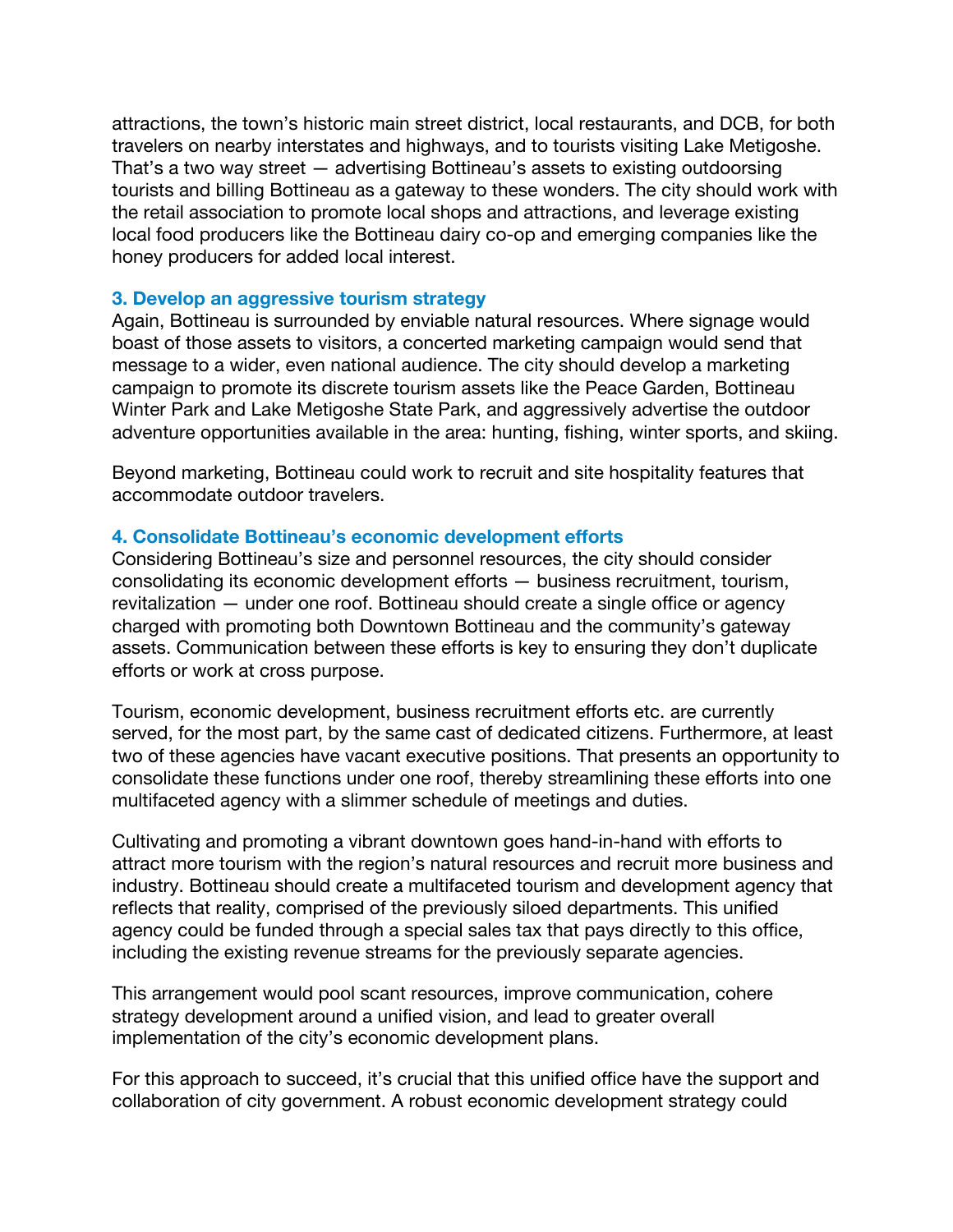deliver greater revenue and cultural prosperity for the city. City government should support these goals.

#### **5. Curate and enliven public spaces with art installations and landscaping**

Bottineau's grain elevator skyline establishes a striking visual signature for the city's downtown. Simply adding lights or design elements to these structures could enhance what is already an impressive feature of the city's built environment, and create an iconic sense of place. Cultivating activities in public space will help tell Bottineau's story as a agricultural hub and railroad stop, illuminated by lighted and still functioning grain elevators. Curation of public space will leave a lasting impression on the visitors Bottineau can attract with its bountiful natural resources. These enhancements can be done at little cost.

For reference, see the lighted grain elevator project at Canalside in Buffalo, NY.

Among these public spaces should be a greenway connection between downtown and the DCB campus that visually and physically connects campus and downtown. The connection ought to have aesthetic design elements that create sense of place and arrival for visitors to the city, and to visitors of either downtown or DCB. A complete streets policy could be of use in planning the downtown/campus connection and ensuring it provides for transportation connection across a variety of modes walking, biking, etc. An appendix featuring essential elements of a complete streets policy is attached to this document.

DCB's horticulture program can help the city develop landscaping and tree canopies for the downtown area featuring native plants. Some of these features could provide a visual and physical link with the college.

Finally, these public spaces could be better activated by hospitality and retail offerings. The city should work to recruit and site night-operating businesses like cafes, restaurants, bars, and shops around these public spaces to attract student residents to populate and enliven the area.

#### 6. **Build a more integrated partnership with the DCB**

As previously discussed, the presence of DCB is a tremendous asset to Bottineau and its future growth. Continuing to build links to the college will help both institutions grow in tandem. The city should expand its system of trails that connect the college and downtown, and work to expand better bike and pedestrian connectivity. Rural Development funding available to grow these already popular amenities. Helping the college grow its aquaponics program through collaborative marketing could spur business development opportunities in the long run.

Most importantly, the city should work with DCB to expand downtown housing for students as well as provide housing for students during the winter and summer months. This creates a double benefit for area business — students that stay in town year round will both work and spend more in local shops. There's an opportunity to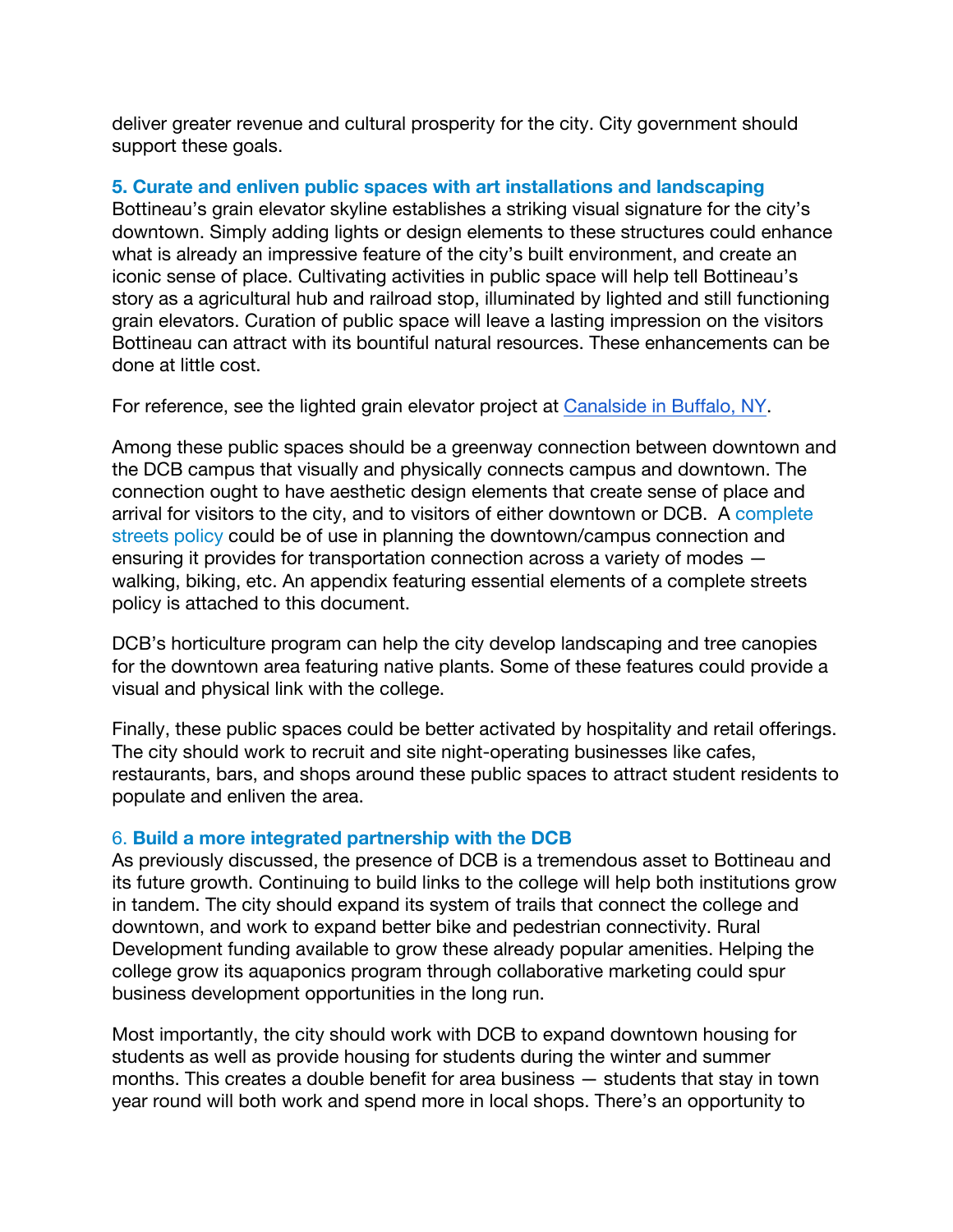develop student leadership programs to pool resources for the city's own civic programs. Students can provide personnel and labor support for the city's cultural events and initiatives. In that way, the college can serve to bridge some of the gaps in the city's revitalization efforts.

Appendix A: USDA funding and development resources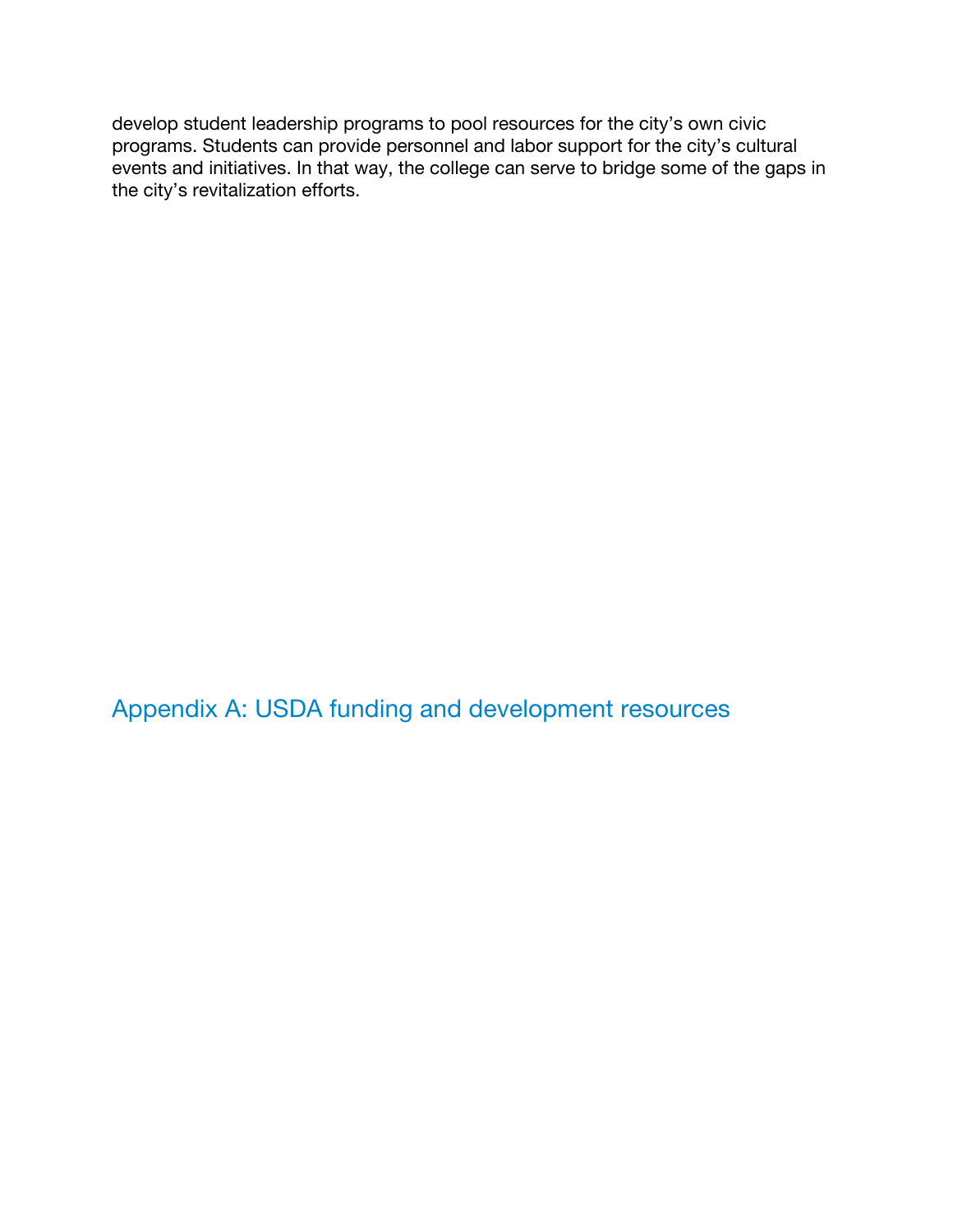

**Department of Agriculture** 

**Rural Development** 

**Alton Smart Growth Workshop** July 13 - 14, 2016

**USDA** - Rural Development Mission

# "To increase economic opportunity and improve the quality of life for all rural Americans."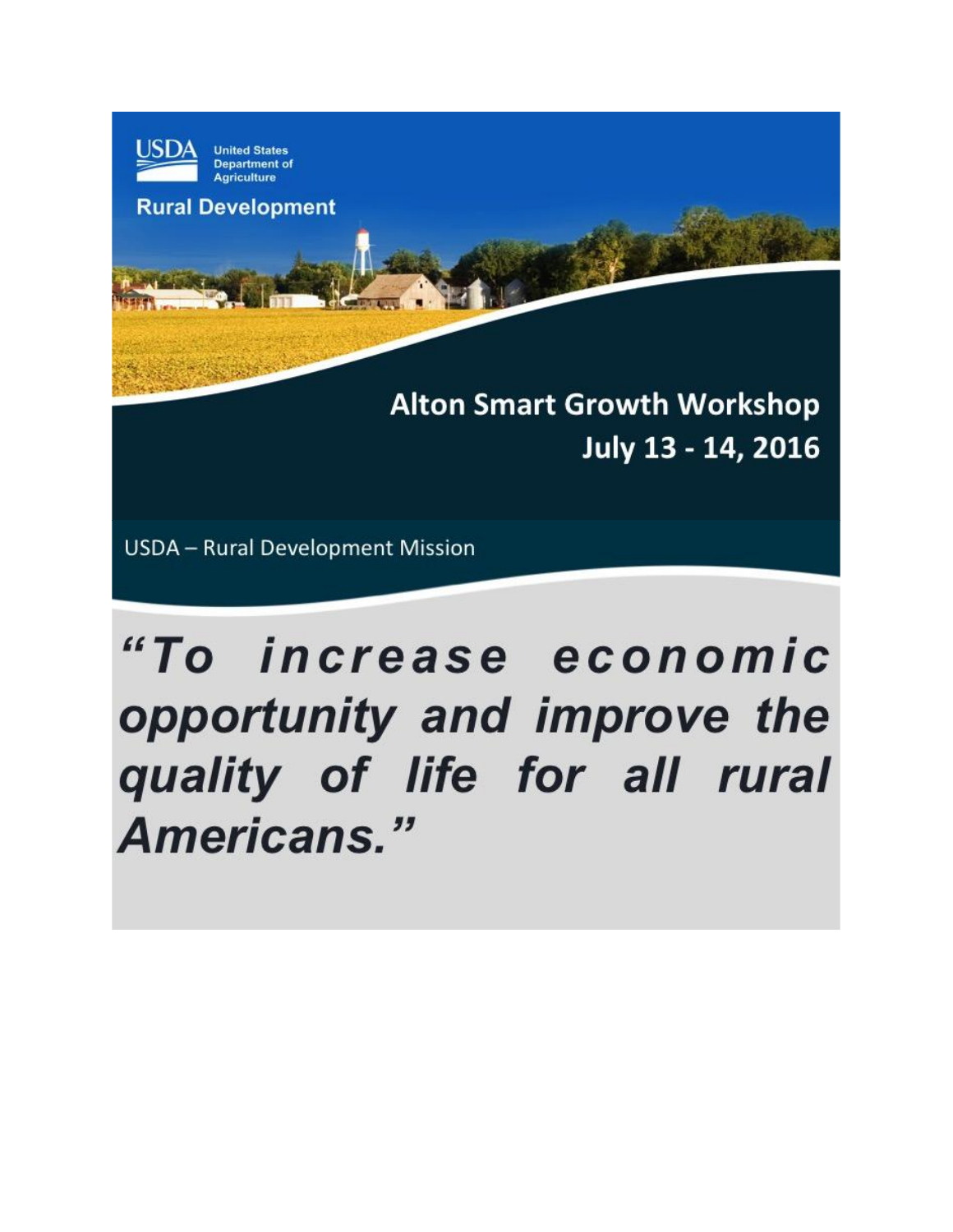Strong ownersh eadership

**Population Guidelines** 

Business Programs: 50,000 and below (exception is local foods projects) **Community Programs: 20,000 and below** Housing Programs: 35,000 and below Water and Waste Water Programs: 10,000 and below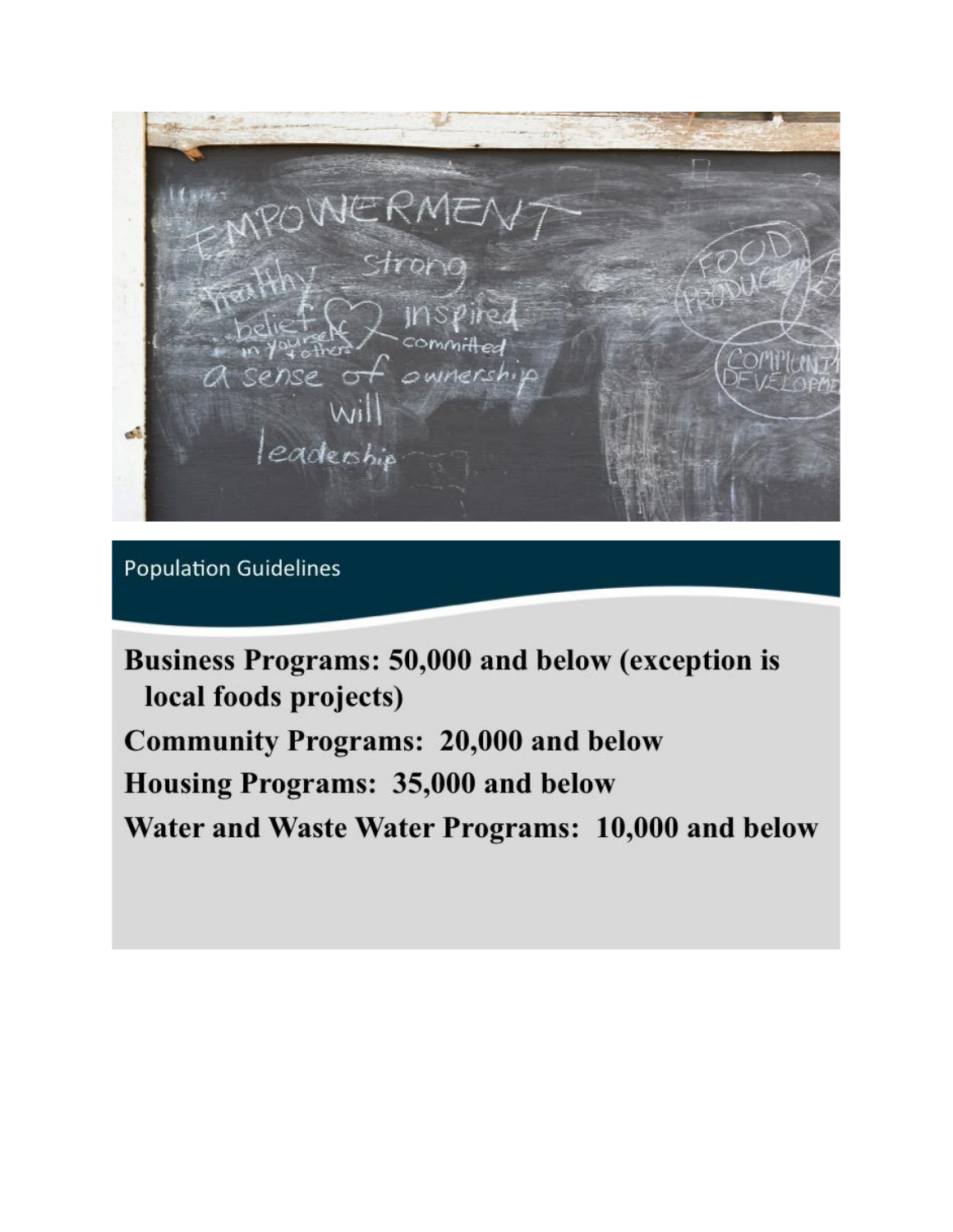### **Community Connect Grant**

#### **Program Purpose:**

Program helps fund broadband deployment into rural communities where it is not yet economically viable for private sector providers to deliver service. Who May Apply: Most State and Local Governments/Federally-Recognized Tribes/Non-Profits/For-Profit Corporations **Special Considerations:** SUTA/Strikeforce and Promise Zone Areas (Extra 15 points for scoring) **Application Grant Request Limits: Application Match Requirements:** MINIMUM =  $$100,000$  MAXIMUM =  $$3,000,000$  Minimum = 15% of Grant Request **FY2015 Funded Projects: FY2016 Budget Allocation:** \$11 Million (5 out of 68 applications) \$11,740,000 Available **Grant Application Period:** 

Opened April 18, 2016 and Closed June 17, 2016 (www.grants.gov or Paper applications)

### Distance Learning & Telemedicine Grant

#### **Program Purpose:**

Assists rural communities to use telecommunications by purchasing equipment to connect remote locations to urban areas or other rural areas for purposes of increased education or healthcare opportunities.

#### **Who May Apply:**

Most State and Local Governments/Federally-Recognized Tribes/Non-Profits/For-Profit Corporations **Special Considerations:** 

SUTA/Strikeforce and Promise Zone Areas (Extra 15 points for scoring)

**Application Grant Request Limits:** 

MINIMUM = \$50,000 MAXIMUM = \$500,000 **FY2015 Funded Projects:** 

\$23 Million (75 out of 191 applications)

Minimum = 15% of Grant Request **FY2016 Budget Allocation:** \$19,000,000 Available (182 Applications Received)

**Application Match Requirements:** 

#### **Grant Application Period:**

Opened January 12, 2016 and Closed March 14, 2016 (www.grants.gov or Paper applications)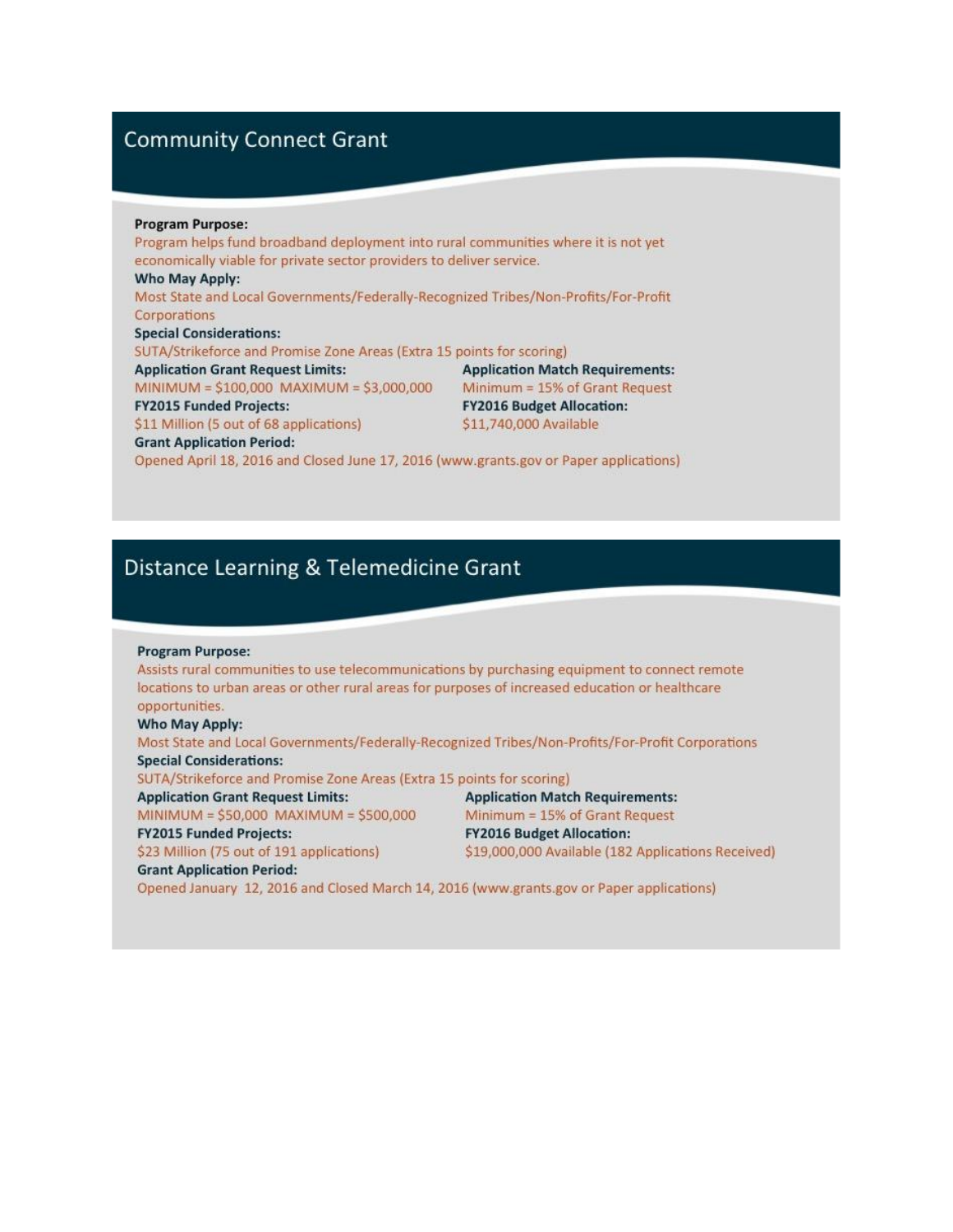### Business and Industry (B&I) Guaranteed Loans

#### **Program Purpose:**

Bolsters the existing private credit structure through the guaranteeing of loans for rural businesses, allowing private lenders to extend more credit than they would typically be able. Who May Apply: Lenders with legal authority, sufficient experience, and financial strength to operate a successful lending program **Eligible borrowers:** For-profit business, Nonprofits and cooperatives, Federally recognized Tribes, Public bodies Loan guarantee limits: 80% for loans of \$5 million or less 70% for loans between \$5 and \$10 million 60% for loans exceeding \$10 million, up to \$25 million maximum Terms: Interest rate negotiated between lender and borrower, subject to Rural Development review. Real estate - 30 years, machinery and equipment -15 years and working capital - 7 years.

Initial guarantee fee of 3% with annual renewal fee of 0.5% on outstanding principal.

### **Rural Business Development Grant (RBDG)**

**Program Purpose:** Assist small and emerging businesses in rural areas Who May Apply: Public bodies, units of government and community-based non-profit organizations **Special Considerations:** Eligible costs include real estate improvements, equipment, utility/infrastructure, feasibility studies, engineering services, and/or technical assistance to small businesses **Competitive application process Application Grant Request Limits:** Grants less than \$100,000 have highest competitive priority **FY2015 Funded Projects:** \$674,519 (18 Grants) **FY2016 Budget Allocation:** \$610,000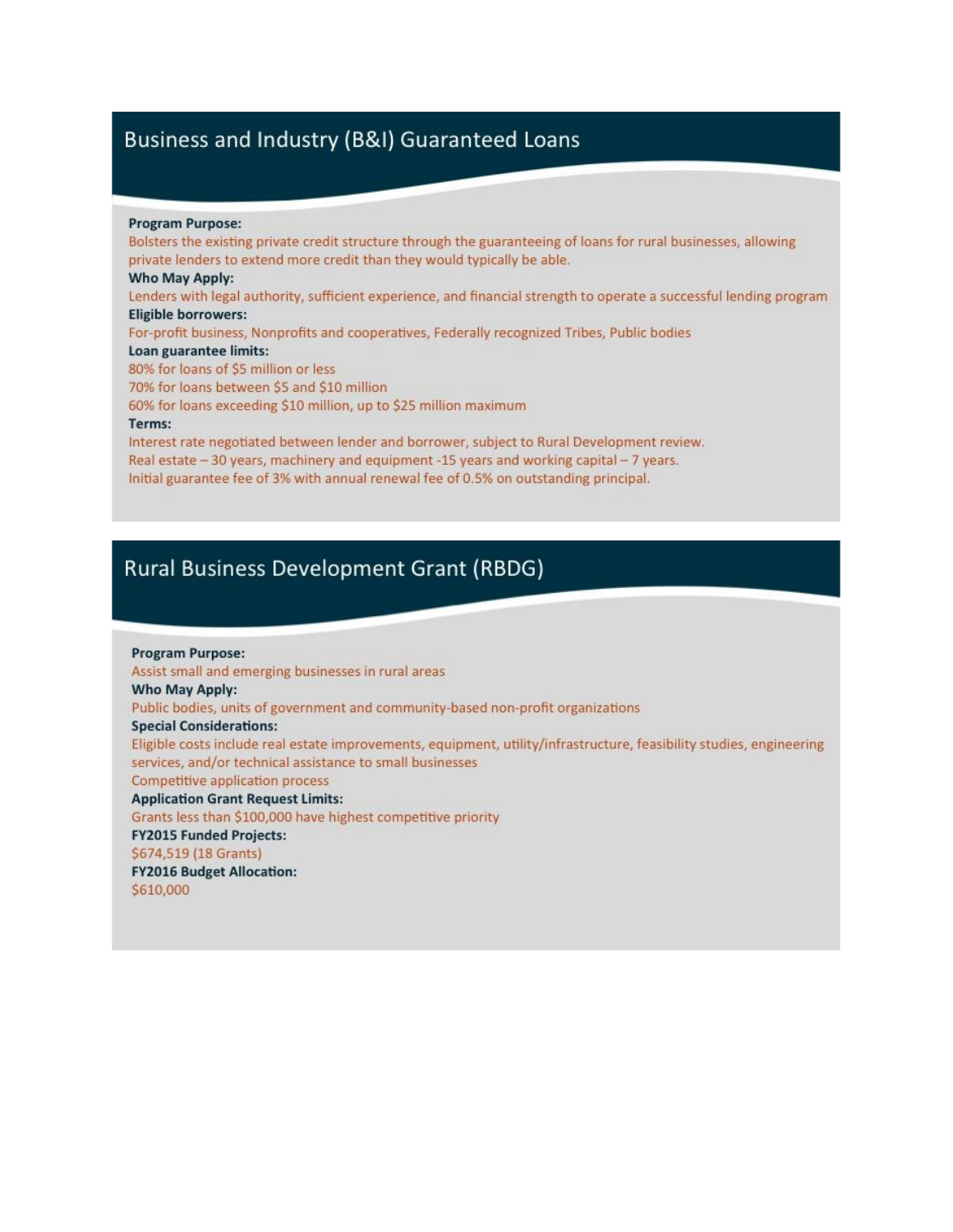### Rural Economic Development Loans and Grants (REDLG)

**Program Purpose:** Assist economic and community development projects in rural areas Who May Apply: Rural electric or telecommunications utilities **Special Considerations:** Real estate improvements, equipment, working capital Pass-through funding 20% Match Required from utility **Application Grant Request Limits:** Up to \$300,000 to establish Revolving Loan Fund for electric or telecommunications utility **FY2016 Budget Allocation:** \$40,000,000 (National Competition)

### Rural Energy for America Program (REAP)

**Program Purpose:** Assist rural small businesses and agricultural producers by conducting and promoting energy audits, and providing renewable energy development assistance. Who May Apply: Farmers and rural small businesses **Special Considerations:** Grant is 25% of eligible project costs **Application Grant Request Limits:** \$500,000 maximum for renewable energy projects \$250,000 maximum for energy efficiency \$100,000 maximum for energy audit and rural energy development assistance **FY2015 Funded Projects:** \$1,978,341 (85 Grants) **FY2016 Budget Allocation:** \$819,000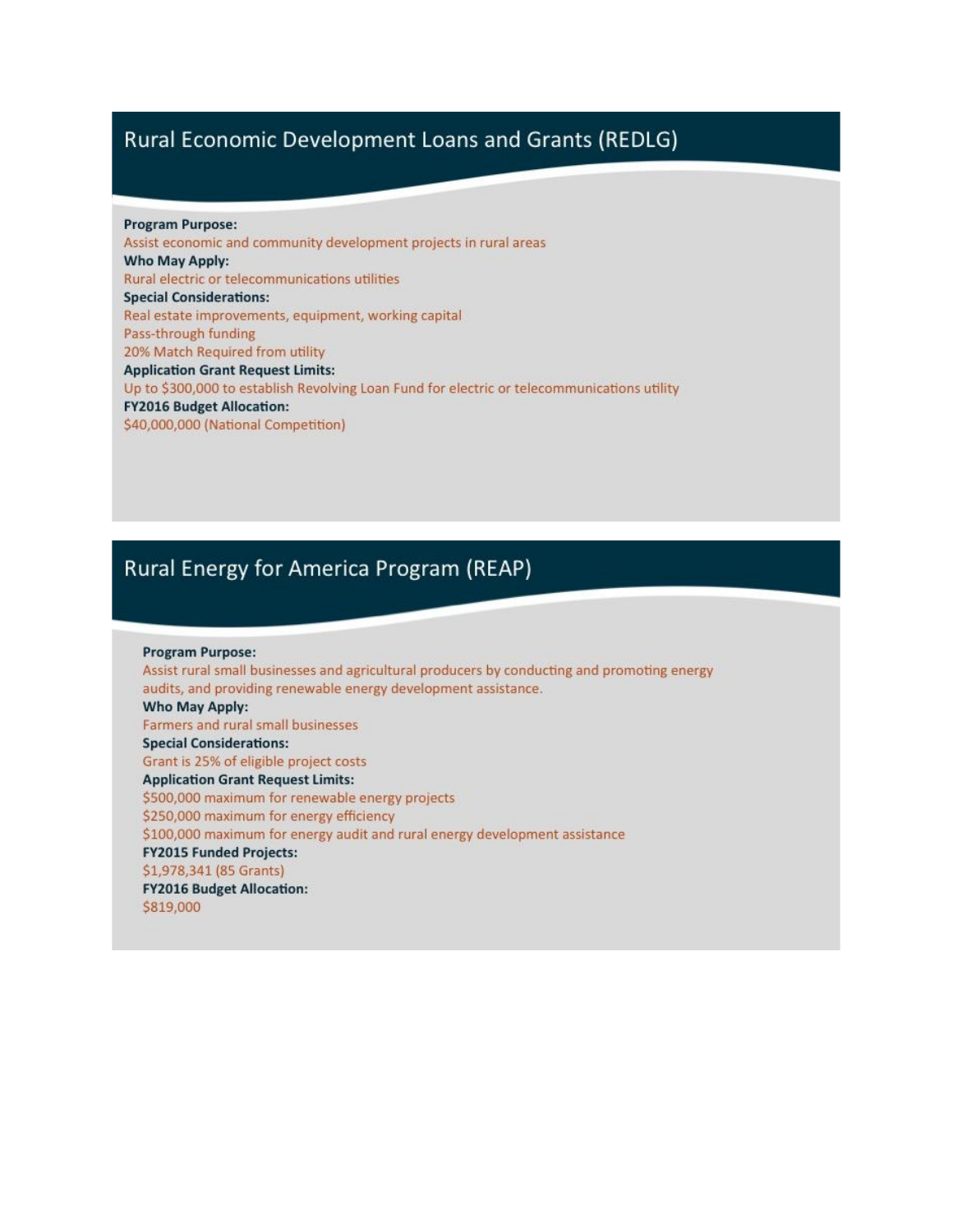### **Community Facilities Grant Program**

#### **Program Purpose:**

Provides affordable funding to develop essential community facilities Who May Apply: Public body or community-based non-profit organization **Special Considerations:** Essential community facility is defined as a facility that provides an essential service to the local community for the orderly development of the community. Does not include private, commercial or business undertakings. **Application Grant Request Limits:** Grant for up to 15%, 35%, 55% or 75% of proposed project depending upon population and MHI of proposed service area **FY2015 Funded Projects:** \$314,000 (21 Grants) **FY2016 Budget Allocation:** \$543,780

### Economic Impact Initiative (EII) Grant Program

#### **Program Purpose:**

Provides funding to assist in the development of essential community facilities in rural communities with extreme unemployment and severe economic depression

#### **Who May Apply:**

Public body or community-based non-profit organization

#### **Special Considerations:**

Essential community facility is defined as a facility that provides an essential service to the local community for the orderly development of the community.

Grants may made in combination with other Rural Development financial assistance.

#### Community facilities may include

**FY2015 Funded Projects:** 

#### \$118,700 (14 Grants)

**FY2016 Budget Allocation:** 

\$118,700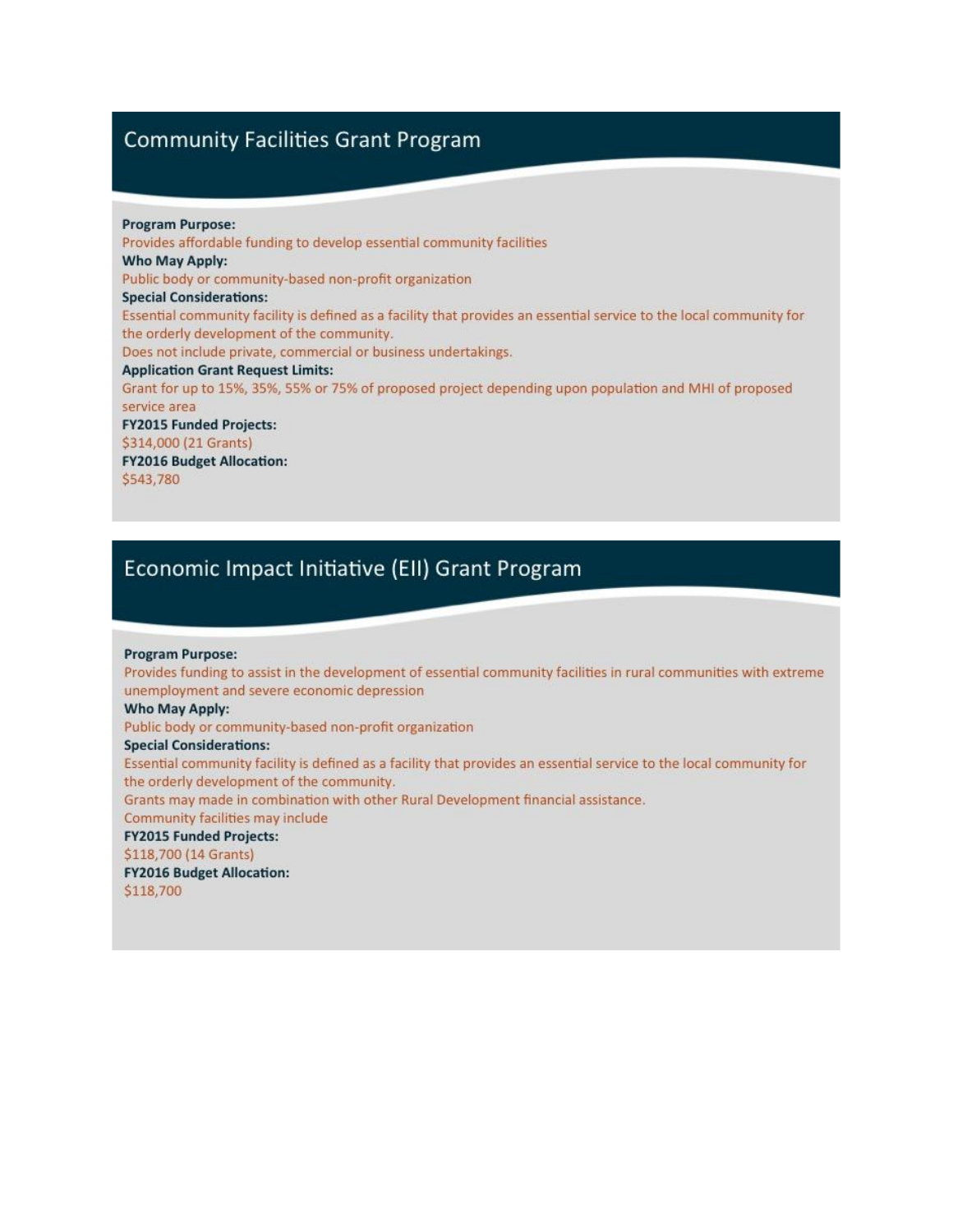### Rural Community Development Initiative Grant (RCDI)

#### **Program Purpose:**

Provide funding to help non-profit housing and community development organizations support housing, community facilities, and community and economic development projects Who May Apply: Public bodies and non-profit organizations **Eligible Uses:** Training sub-grantees; for example, home-ownership or minority business entrepreneur education Technical assistance such as strategic plan development, board training, effective fundraising techniques **Application Grant Request Limits:** \$50,000 minimum award \$250,000 maximum award Matching funds equal to the amount of the grant award **FY2015 Funded Projects:** \$155,000 (1 Grant)

### **Housing Preservation Grant (HPG) Program**

#### **Program Purpose:**

Provides grants to sponsoring organizations for the repair or rehabilitation of housing occupied by low- and verylow-income families and individuals.

#### Who May Apply:

State and local government entities and non-profit organizations

#### **Eligible Uses:**

Home must be in a rural area or community under 20,000 population Repairing or replacing electrical wiring, foundations, roofs, insulation, heating systems, water/waste disposal systems Handicap accessibility features Labor and materials

**FY2015 Funded Projects:** 

\$86,273 (3 Grants)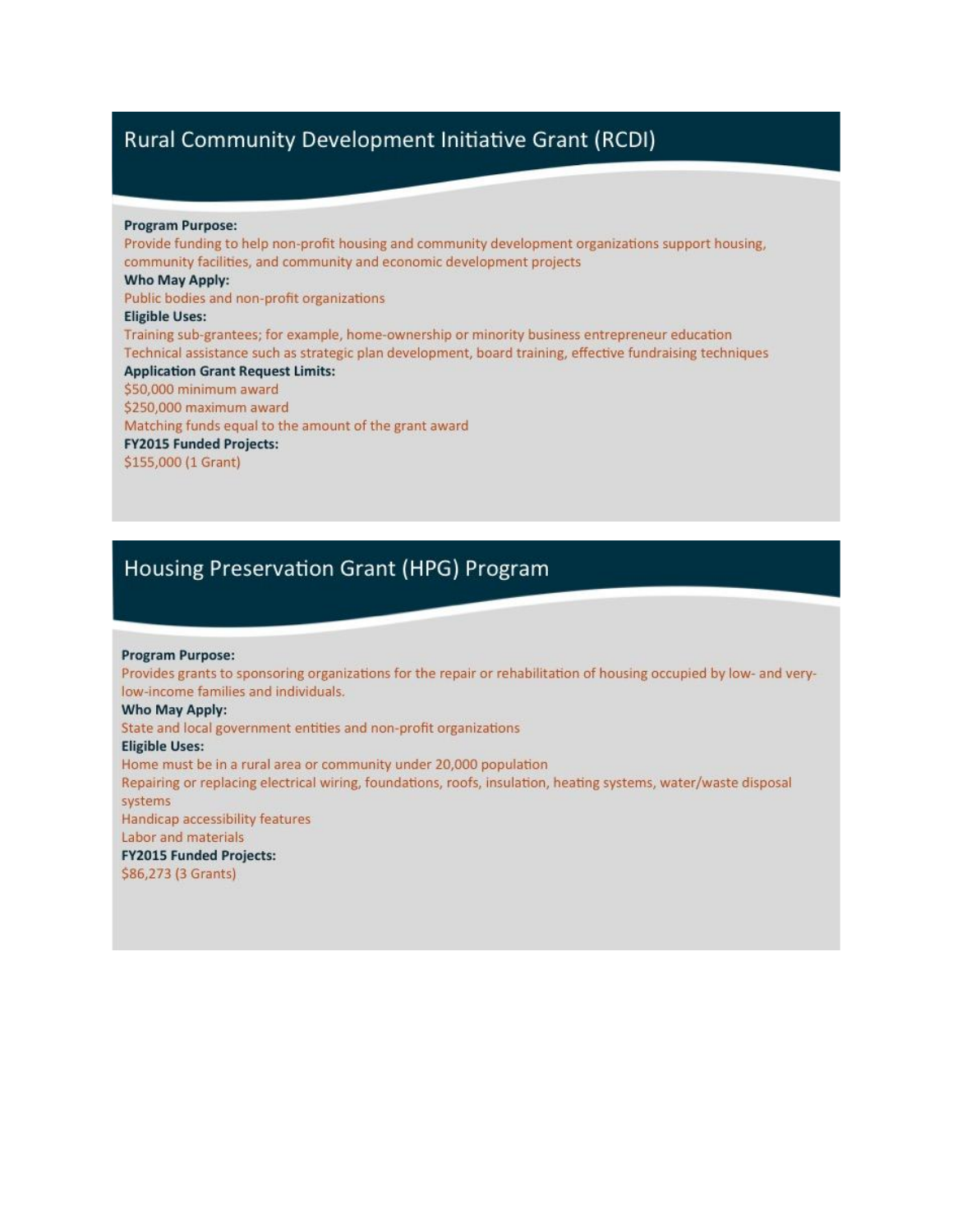### Single Family Housing 504 Grants Program

#### **Program Purpose:**

Provides loan and grant funds to be used to pay for needed repairs to dwellings of very low income families. To remove health and safety hazards - leaky roofs, bad heating systems, structural problems, handicap accessibility. Who May Apply: Very-low income families or individuals **Special Considerations:** Home must be in a rural area or community under 35,000 population Lifetime grant assistance up to \$7,500. Grants only available to applicants 62 years or older who do not have repayment ability. **FY2015 Funded Projects:** \$379,383(154 Grants) FY 2016 Budget Allocation \$367,834

### **Community and Economic Development (CED)**

Partners With Potential to Assist Downtowns/Communities

- Missouri Department of Economic Development (DED) Community Development **Block Grant (CDBG)**
- Small Business Administration (SBA)
- University of Missouri and Lincoln University Extensions
- Missouri Department of Transportation (MoDOT)
- Missouri Department of Natural Resources (DNR) State Historic Preservation Office (SHPO)
- Community Development Finance Institutions (CDFIs)
- Community Foundations
- Environmental Protection Agency (EPA) Local Foods/Local Places Initiative
- Brownfields Program (EPA and DNR)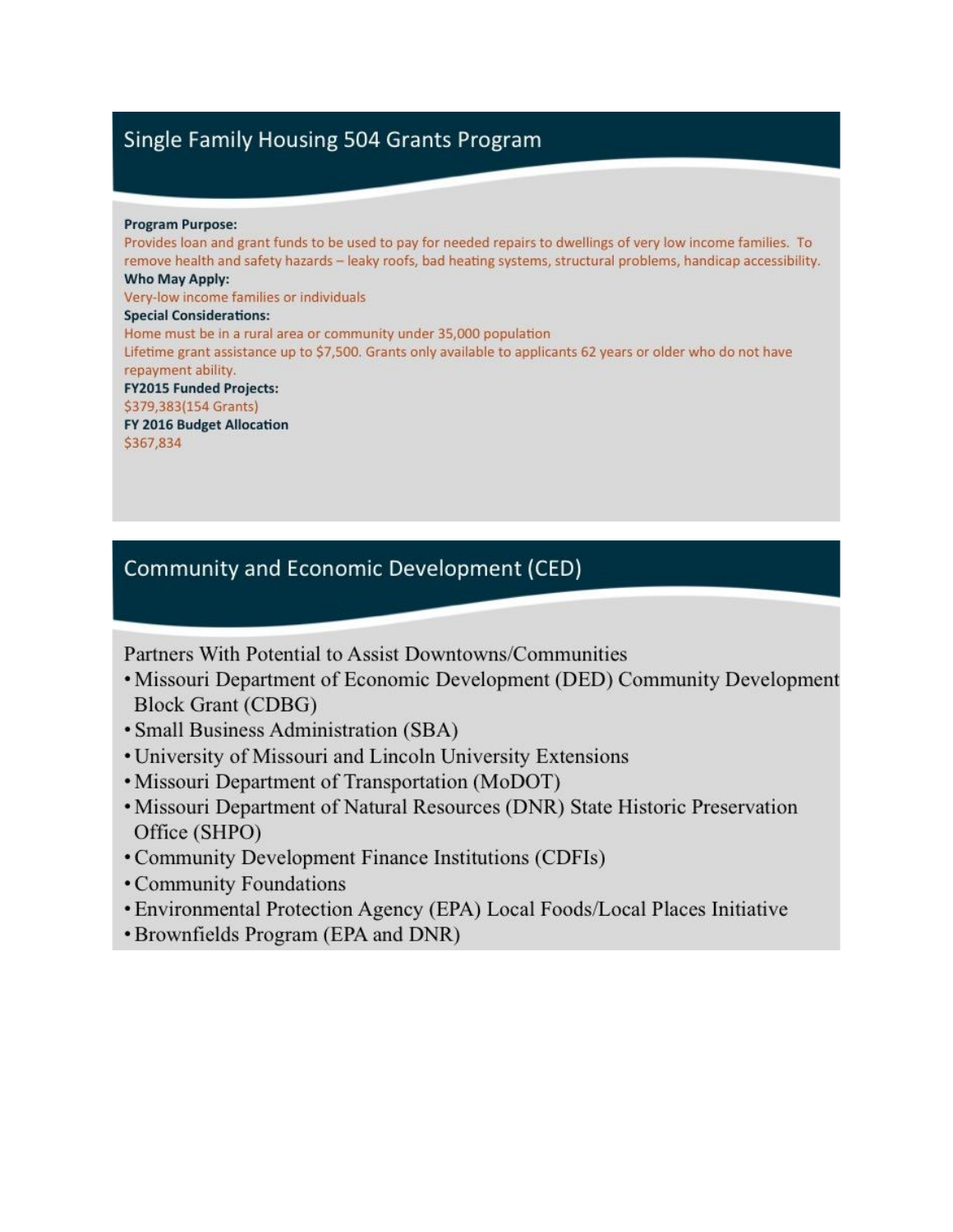# Let's Talk!

What projects do you have underway or under consideration in your community?

What barriers/obstacles exist to successful implementation or completion of the project?

Are projects being hindered or threatened by government processes? What projects would you undertake if money were not an issue?

What assistance or expertise do you need in your community to bring your project to fruition?

What assets are present in your community which are not currently being utilized fully?

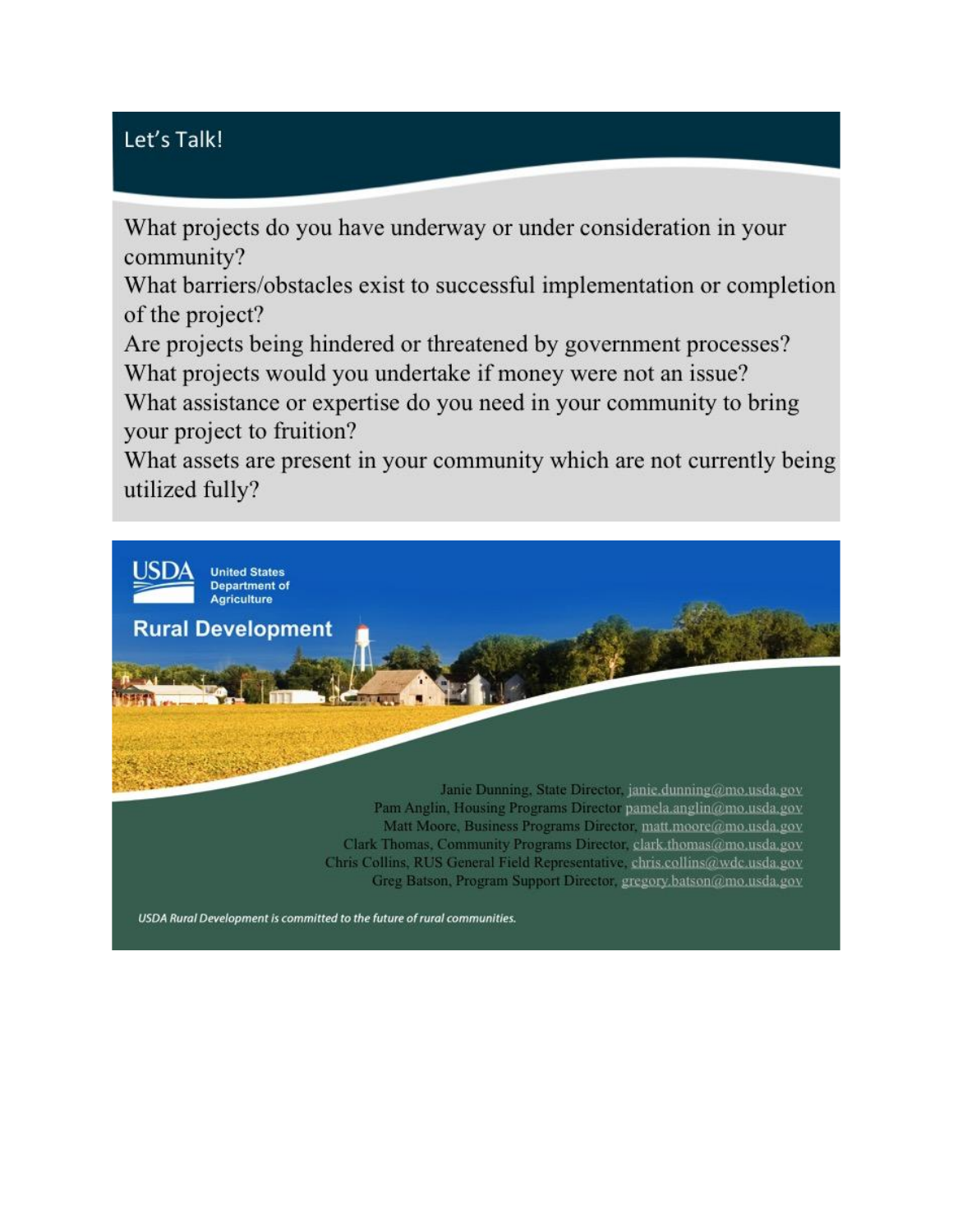